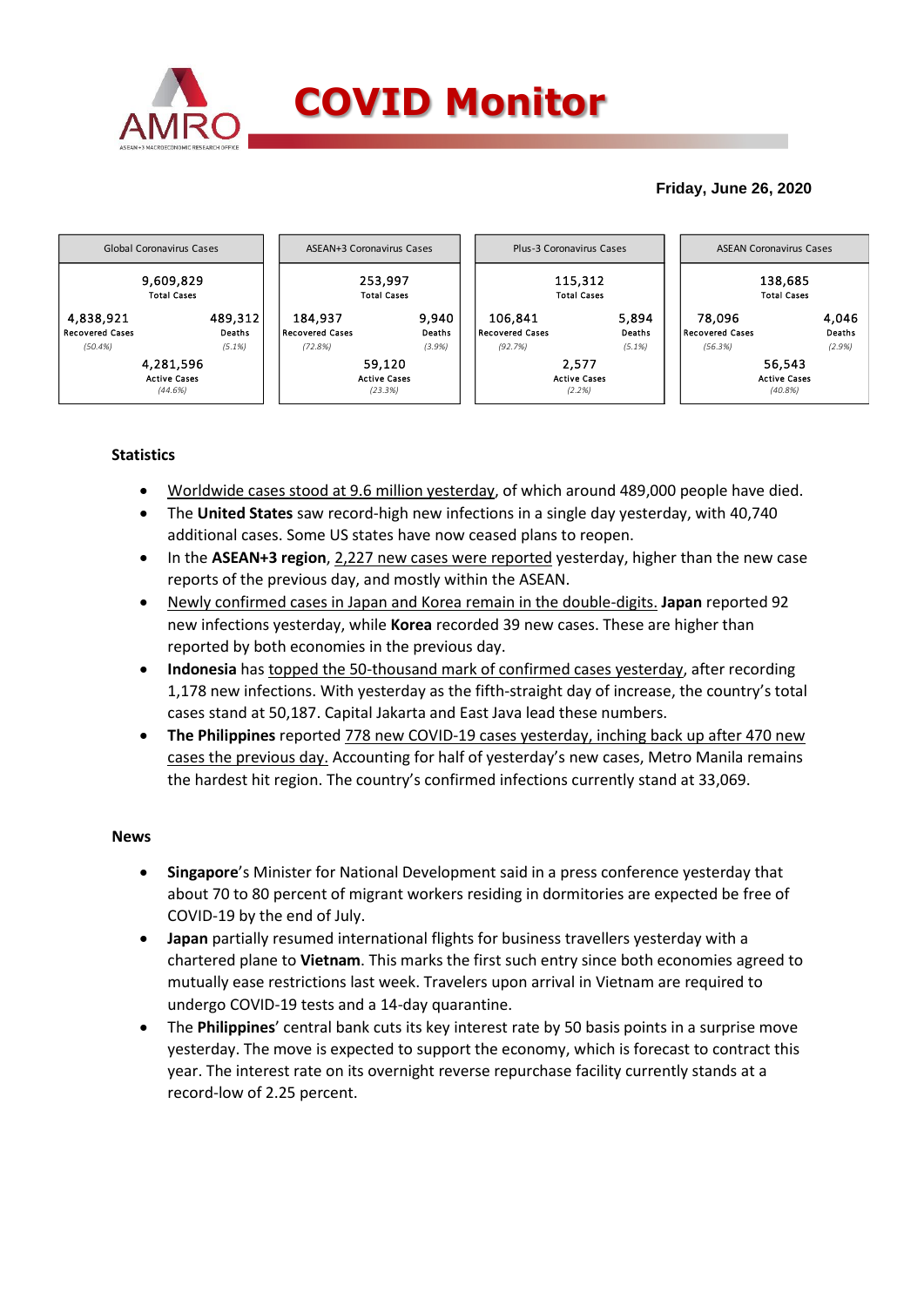

#### Overview of Confirmed COVID-19 Cases

| Economy               | <b>Total</b> | Cases per 1M   | <b>New</b>     | <b>New Cases</b> | <b>New Cases</b> | <b>ANew</b> | ∆% New | <b>Total</b>   | <b>New</b>     | <b>Fatality</b> | <b>Total</b> | Recovery    | <b>Active</b> |
|-----------------------|--------------|----------------|----------------|------------------|------------------|-------------|--------|----------------|----------------|-----------------|--------------|-------------|---------------|
|                       | Cases        | Population     | Cases          | per 1M Pop.      | $(7-day avg)^1$  | Cases       | Cases  | <b>Deaths</b>  | <b>Deaths</b>  | <b>Rate (%)</b> | Recovered    | Rate $(%)2$ | Cases         |
| Global                | 9,609,829    |                | 179,313        |                  |                  | 12,263      | 1.9    | 489,312        | 6,559          | 5.1             | 4,838,921    | 50.4        | 4,281,596     |
| ASEAN+3               | 253,997      |                | 2,227          |                  |                  | 309         | 0.9    | 9,940          | 60             | 3.9             | 184,937      | 72.8        | 59,120        |
| Plus-3                | 115,312      |                | 158            |                  |                  | 26          | 0.1    | 5,894          | 5              | 5.1             | 106,841      | 92.7        | 2,577         |
| <b>ASEAN</b>          | 138,685      |                | 2,069          |                  |                  | 283         | 1.5    | 4,046          | 55             | 2.9             | 78,096       | 56.3        | 56,543        |
|                       |              |                |                |                  |                  |             |        |                |                |                 |              |             |               |
| China                 | 83,462       | 59             | 13             | 0.0              |                  | $-5$        | 0.0    | 4,634          | $\mathbf 0$    | 5.6             | 78,439       | 94.0        | 389           |
| Hong Kong, China      | 1,193        | 156            | 14             | 1.8              |                  | 12          | 1.2    | $\overline{7}$ | $\mathbf{1}$   | 0.6             | 1,088        | 91.2        | 98            |
| Japan                 | 18,055       | 144            | 92             | 0.7              |                  | 8           | 0.5    | 971            | 4              | 5.4             | 16,142       | 89.4        | 942           |
| Korea                 | 12,602       | 242            | 39             | 0.7              |                  | 11          | 0.3    | 282            | 0              | 2.2             | 11,172       | 88.7        | 1,148         |
|                       |              |                |                |                  |                  |             |        |                |                |                 |              |             |               |
| Indonesia             | 50,187       | 186            | 1,178          | 4.4              |                  | 65          | 2.4    | 2,620          | 47             | 5.2             | 20,449       | 40.7        | 27,118        |
| Malaysia              | 8,600        | 259            | $\overline{4}$ | 0.1              |                  | $-2$        | 0.0    | 121            | $\mathbf 0$    | 1.4             | 8,271        | 96.2        | 208           |
| Philippines           | 33,069       | 301            | 774            | 7.0              |                  | 304         | 2.4    | 1,212          | 8              | 3.7             | 8,910        | 26.9        | 22,947        |
| Singapore             | 42,736       | 7,495          | 113            | 19.8             |                  | $-78$       | 0.3    | 26             | 0              | 0.1             | 36,604       | 85.7        | 6,106         |
| Thailand              | 3,158        | 46             | 0              | 0.0              |                  | $-2$        | 0.0    | 58             | 0              | 1.8             | 3,038        | 96.2        | 62            |
| Brunei Darussalam     | 141          | 313            | 0              | 0.0              |                  | 0           | 0.0    | 3              | $\mathbf 0$    | 2.1             | 138          | 97.9        | $\pmb{0}$     |
| Cambodia              | 130          | $\bf 8$        | 0              | 0.0              |                  | $\mathbf 0$ | 0.0    | $\mathsf 0$    | $\pmb{0}$      | 0.0             | 127          | 97.7        | 3             |
| Lao PDR               | 19           | $\mathsf 3$    | 0              | 0.0              |                  | $\mathbf 0$ | 0.0    | 0              | $\mathbf 0$    | 0.0             | 19           | 100.0       | $\mathsf 0$   |
| Myanmar               | 293          | 5              | 0              | 0.0              | Anne             | $-1$        | 0.0    | 6              | $\mathsf 0$    | 2.0             | 211          | 72.0        | 76            |
| Vietnam               | 352          | $\overline{4}$ | 0              | 0.0              |                  | -3          | 0.0    | 0              | 0              | 0.0             | 329          | 93.5        | 23            |
|                       |              |                |                |                  |                  |             |        |                |                |                 |              |             |               |
| Belgium               | 61,007       | 5,297          | 109            | 9.5              |                  | $\mathbf 0$ | 0.2    | 9,726          | $\overline{a}$ | 15.9            | 16,890       | 27.7        | 34,391        |
| France                | 191,730      | 2,950          |                |                  |                  | ä,          | $\sim$ | 29,680         | 19             | 15.5            | 71,322       | 37.2        | 90,286        |
| Germany               | 193,371      | 2,330          | 500            | 6.0              |                  | 109         | 0.3    | 8,940          | 12             | 4.6             | 176,764      | 91.4        | 7,667         |
| Italy                 | 239,706      | 3,980          | 296            | 4.9              |                  | $-281$      | 0.1    | 34,678         | $\mathbf{1}$   | 14.5            | 186,725      | 77.9        | 18,303        |
| Netherlands           | 49,914       | 2,888          | 110            | 6.4              |                  | 28          | 0.2    | 6,100          | 3              | 12.2            |              | ×,          |               |
| Spain                 | 247,486      | 5,281          | 400            | 8.5              |                  | 66          | 0.2    | 28,752         | 3              | 11.6            | 150,376      | 60.8        | 53,521        |
| Switzerland           | 31,428       | 3,635          | 52             | 6.0              |                  | 8           | 0.2    | 1,958          | $\mathbf 0$    | 6.2             | 29,000       | 92.3        | 470           |
| <b>United Kingdom</b> | 309,455      | 4,601          | 1,118          | 16.6             |                  | 463         | 0.4    | 43,314         | 149            | 14.0            |              | ×,          |               |
|                       |              |                |                |                  |                  |             |        |                |                |                 |              |             |               |
| Brazil                | 1,228,114    | 5,810          | 39,483         | 186.8            |                  | $-3,242$    | 3.3    | 54,971         | 1,141          | 4.5             | 679,524      | 55.3        | 493,619       |
| Canada                | 104,463      | 2,763          | 376            | 9.9              |                  | 56          | 0.4    | 8,567          | 23             | 8.2             | 66,869       | 64.0        | 29,027        |
| Chile                 | 259,064      | 13,314         | 4,648          | 238.9            |                  | 999         | 1.8    | 4,903          | 172            | 1.9             | 219,327      | 84.7        | 34,834        |
| Mexico                | 202,951      | 1,597          | 6,104          | 48.0             |                  | 667         | 3.1    | 25,060         | 736            | 12.3            | 152,362      | 75.1        | 25,529        |
| Peru                  | 268,602      | 8,183          | 3,913          | 119.2            |                  | 34          | 1.5    | 8,761          | 175            | 3.3             | 151,589      | 56.4        | 108,252       |
| <b>United States</b>  | 2,415,081    | 7,295          | 40,740         | 123.1            |                  | 6,405       | 1.7    | 124,246        | 2,428          | 5.1             | 663,562      | 27.5        | 1,627,273     |
|                       |              |                |                |                  |                  |             |        |                |                |                 |              |             |               |
| Australia             | 7,595        | 292            | 37             | 1.4              |                  | $\mathbf 0$ | 0.5    | 104            | $\mathbf 0$    | 1.4             | 6,958        | 91.6        | 533           |
| India                 | 490,401      | 358            | 17,296         | 12.6             |                  | 374         | 3.7    | 15,301         | 407            | 3.1             | 285,637      | 58.2        | 189,463       |
| Iran                  | 215,096      | 2,556          | 2,595          | 30.8             |                  | 64          | 1.2    | 10,130         | 134            | 4.7             | 175,103      | 81.4        | 29,863        |
| Russia                | 613,148      | 4,182          | 7,105          | 48.5             |                  | $-60$       | 1.2    | 8,594          | 91             | 1.4             | 374,557      | 61.1        | 229,997       |
| Saudi Arabia          | 170,639      | 4,908          | 3,372          | 97.0             |                  | 249         | 2.0    | 1,428          | 41             | 0.8             | 117,882      | 69.1        | 51,329        |
| Turkey                | 193,115      | 2,298          | 1,458          | 17.3             |                  | $-34$       | 0.8    | 5,046          | 21             | 2.6             | 165,706      | 85.8        | 22,363        |

Source: Haver Analytics, sourced from John Hopkins University; AMRO staff calculations.<br>Notes: New cases since previous day. *D*% refers to percentage change since previous day. Fatality rate measured as deaths per confirm

2/ Recovery rate is a proxy for the stage of the cycle.

Data as of 25/6/2020